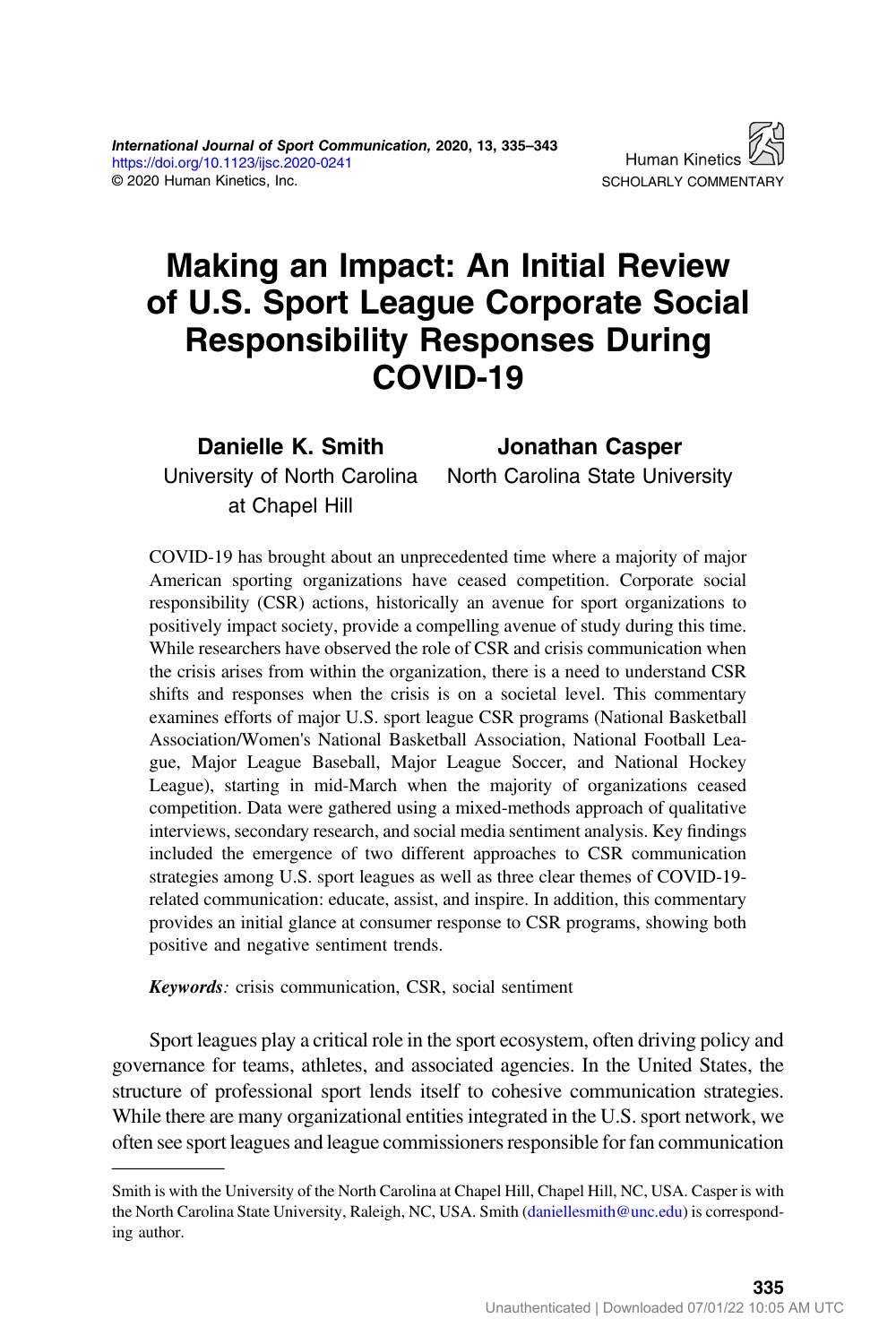as they are viewed as a central source of information for the entire sport ecosystem. This commentary will examine initial U.S. professional sport league communication efforts driven by their respective corporate social responsibility (CSR) arms during COVID-19. Specifically, it will analyze and discuss three areas of sport communication: the role that CSR plays during crisis communication, how U.S. sport league CSR programs reacted and structured their CSR communications, and how fans feel about their league's respective communication outreach.

The data for this commentary were gathered using qualitative interviews with select league CSR leaders, secondary research on league communication programs, and social media sentiment analysis (SA). These data provide an initial glance at the ways sport leagues are using CSR platforms to communicate with and inspire action from their most important constituent, the fans. Given the timing and availability of league personnel, we conducted in-depth interviews with two sport league CSR leaders, which provide a behind-the-scenes glimpse into organizational decision making not found in external communications. Todd Jacobson, senior vice president of social responsibility for the National Basketball Association (NBA), and Melanie LeGrande, vice president of social responsibility for Major League Baseball (MLB), offered their professional perspective and insights. The focus for the interviews centered around their role within their respective organizations, the organizational response strategy to COVID-19, the role that CSR holds for fan communications, and the impact of COVID-19 on their current programs and fan outreach. Interviews received institutional review board approval from North Carolina State University. To provide further insight into other league responses, we used secondary research from league websites and social media accounts to analyze overall CSR organizational efforts specific to COVID-19. Finally, to integrate fan perceptions, we conducted a social media SA to ascertain how fans were responding to league CSR platforms via social media. Using the Crimson Hexagon analytics platform, NBA and Major League Soccer (MLS) CSR Twitter handles were analyzed during three distinct timeframes relevant to this commentary: prior to COVID-19, immediately following major COVID-19 impacts in the United States, and for a period after the initial COVID-19 effect.

# Role of CSR and Communication Strategies During a Crisis

Virtually all organizations within the sport industry, broadly defined, have adopted CSR programs [\(Babiak & Wolfe, 2009](#page-8-0)), and professional sport leagues, teams, and athletes are influential agents in our society when considering economic and cultural perspectives ([Kern, 2000](#page-8-0)). Given the role CSR plays, particularly in sports, its importance to the impact of sport overall is an important aspect of study when discussing COVID-19. For example, the passion and identification as a sport fan can benefit communities as a whole by encouraging and strengthening community integration (Wakefi[eld & Wann, 2006\)](#page-8-0). As sport CSR programs clearly work to foster and strengthen sport fan communities, the intersection of sport league CSR communications plays a critical role during our current societal times.

Despite the frequency of sport crises, we lack knowledge of how sport organizations should react in a systematic way when the crisis originates on a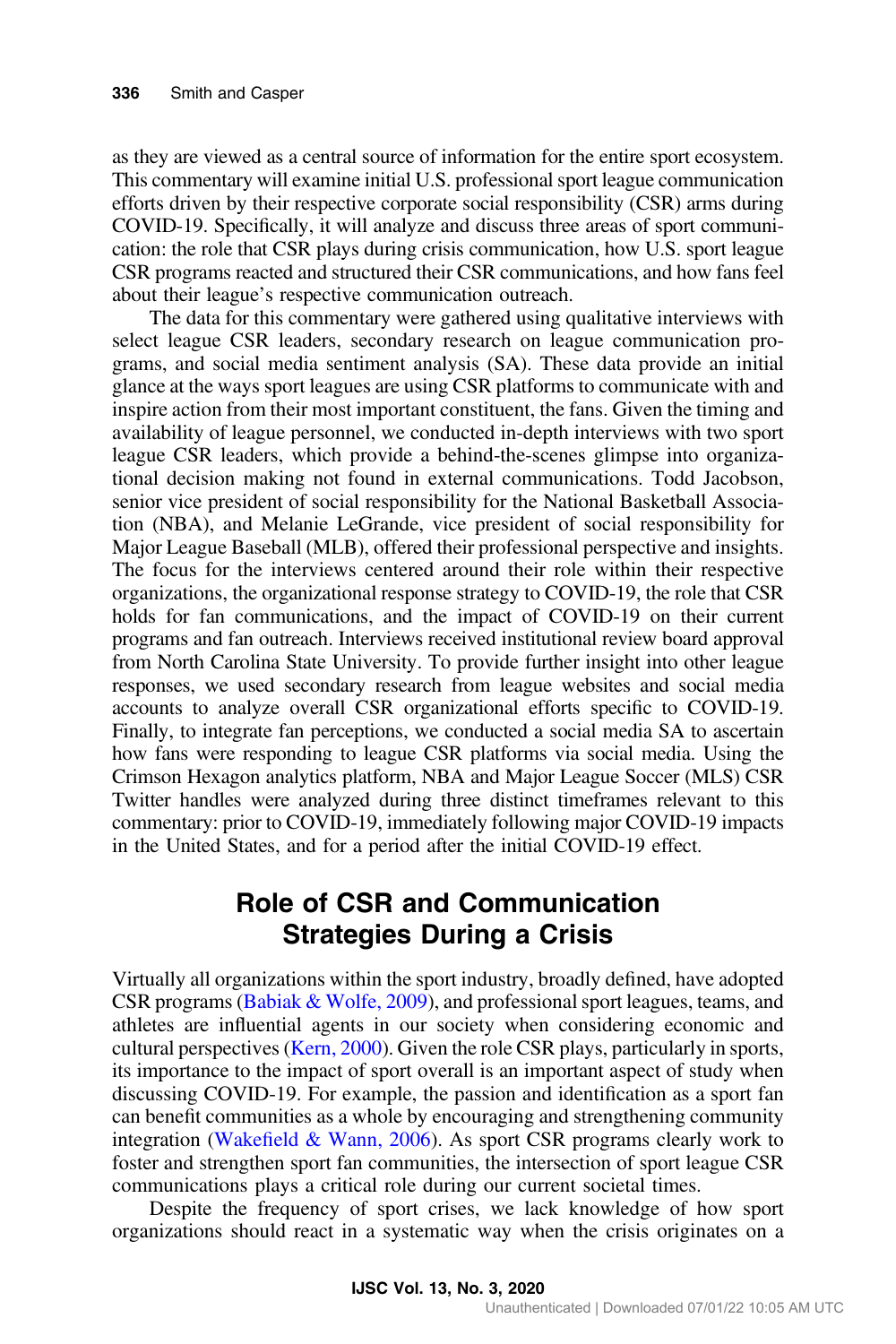macrolevel. The societal impact and associated response of sport organizations during COVID-19 will provide evidence of new response strategies, in which apologies and mitigation may be replaced with information sources, action-based programming, and storytelling as a means for increasing positive sentiment and a spirit of togetherness, already prevalent among sport fans.

# Sport League CSR Crisis Response Strategies During COVID-19

Sport fandom is a global unifier, used historically as a social platform to impact broader societal change. For example, one out of every seven people in the world has access to watch NBA games, accounting for just one of the professional sport leagues (T. Jacobson, personal interview, April 28, 2020). There is a variety of literature on sport entities dealing with crises; however, the crises studied are often initiated by the organization or athlete themselves (e.g., Tiger Woods, L.A. Clippers, etc.).

How are sport organizations shaping their fan responses to the COVID-19 crisis? Before going into specific strategies, it is important to note that CSR groups are just one cog in a league-wide response. Responses and associated programs encompass full collaboration across internal groups. Leaders of sport league CSR organizations see themselves as aggregating efforts across the whole ecosystem of their sport, both with internal league functions (e.g., marketing and sponsorship) to associated external entities (e.g., teams and athletes). The response therefore is a fully integrated communication effort, with input and aggregation from all competencies and constituents. While CSR groups are focused on their specific programs and outreach, it is important to keep in mind the totality of the groups involved in these efforts.

### Organizational Communication Strategies

It is evident that two distinct strategies emerged in response to the COVID-19 health crisis (see Figure [1\)](#page-3-0). These strategies include either creating entirely new umbrella communication programs or integrating COVID-19-related efforts into existing CSR programs and communication vehicles. To better understand the nuances of these distinct strategies, interviews with Jacobson and LeGrande helped shed light upon each of the two communication responses.

The NBA Senior Vice President of Social Responsibility, Todd Jacobson, discussed the need to aggregate a variety of new and existing programs in response to the pandemic. When the NBA went on hiatus in mid-March, the first thing the NBA asked themselves was, "What can we do to utilize our global platform to have an impact and be as helpful as possible during this time?" (T. Jacobson, personal interview, April 28, 2020). The NBA, together with the Women's National Basketball Association, G-League, 2K League, and Basketball Africa League swiftly created a new community and social engagement initiative called NBA Together, displaying a collaborative global response. This new platform now headlines the NBA's digital assets and communication vehicles. MLS took a similar approach in launching MLS Unites in response to COVID-19. The program was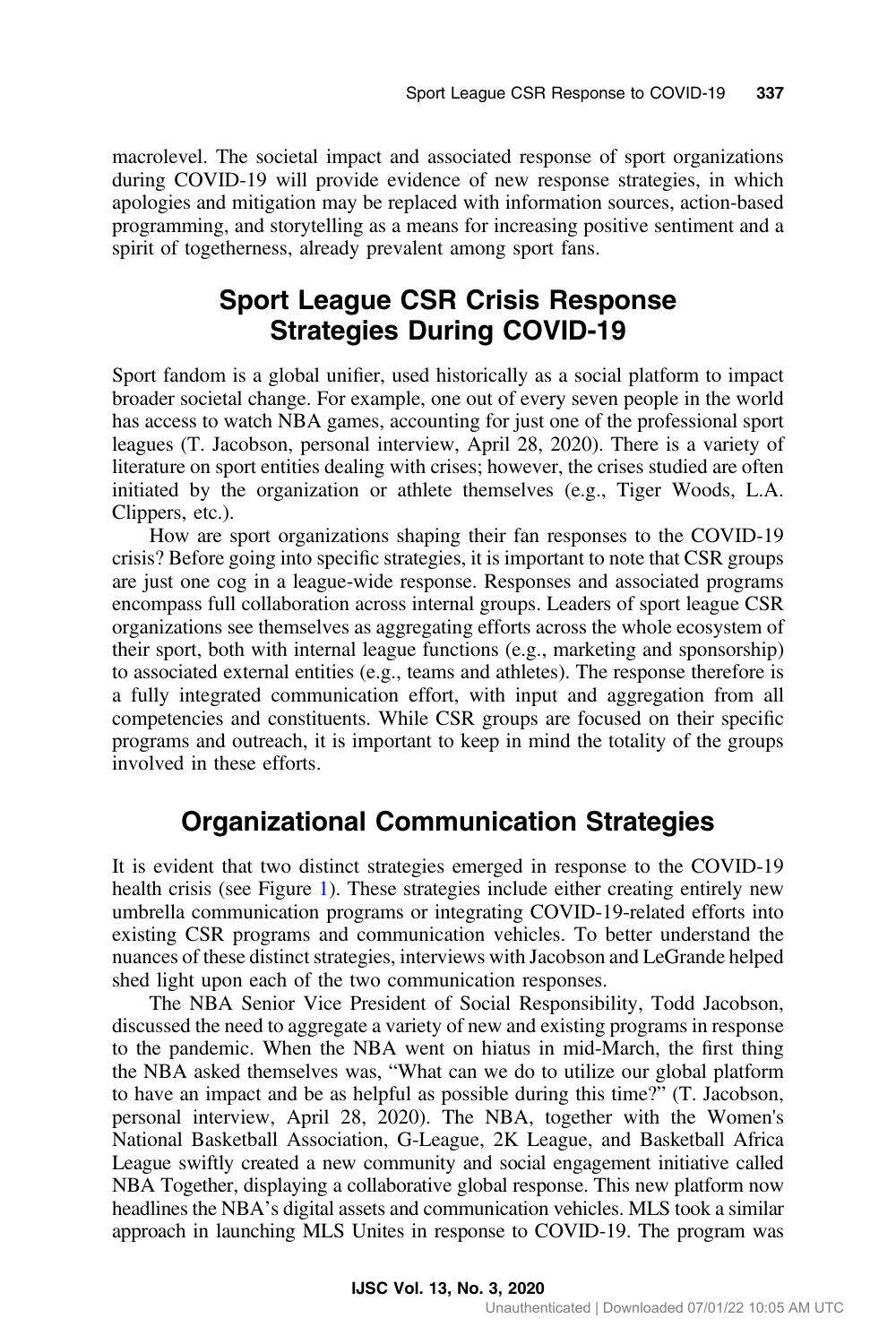<span id="page-3-0"></span>

Figure 1 — CSR COVID-19 communication strategies. Note: CSR = corporate social responsibility; NBA = National Basketball Association; MLB = Major League Baseball; MLS = Major League Soccer; NFL = National Football League; NHL = National Hockey League.

launched in conjunction with the MLS Players Association to highlight the efforts that players, coaches, clubs, and the league are making to address the COVID-19 pandemic [\(MLS, 2020\)](#page-8-0).

The MLB, the National Football League (NFL), and the National Hockey League took a slightly different fan communication approach to COVID-19 CSR efforts. Rather than create a new communication platform, they used existing assets and programs to communicate their efforts to help their respective fan communities. LeGrande, with MLB CSR, stated that the needs of their constituents existed before COVID-19, and programs they already had in place had structure and equity; therefore, rather than creating new programs, they focused on shifting implementation techniques and exhibiting urgency in their response (M. LeGrande, personal interview, May 8, 2020). MLB used their existing CSR platforms, such as Healthy Relationships Community Grants, to provide resources during COVID-19 (M. LeGrande, personal interview, May 8, 2020). Healthy Relationships, which supports domestic violence initiatives, is especially important during COVID-19 given the higher risk for domestic abuse at home [\(Stanley, 2020\)](#page-8-0). The NFL used a national platform, the NFL Draft, to raise funds and awareness of organizations fighting to combat COVID-19, whereas the National Hockey League used virtual tools to offer their existing Future Goals program to youth hockey fans. By using existing platforms, these organizations are capitalizing on equity and structure that are already built, and just shift the focus of efforts to specifically address the unique societal situation of COVID-19.

# CSR Focus Themes During COVID-19

Based on the interviews conducted, and supplemental secondary research, three key themes emerged across U.S. sport league CSR programs during the COVID-19 crisis time frame: educate, assist, and inspire.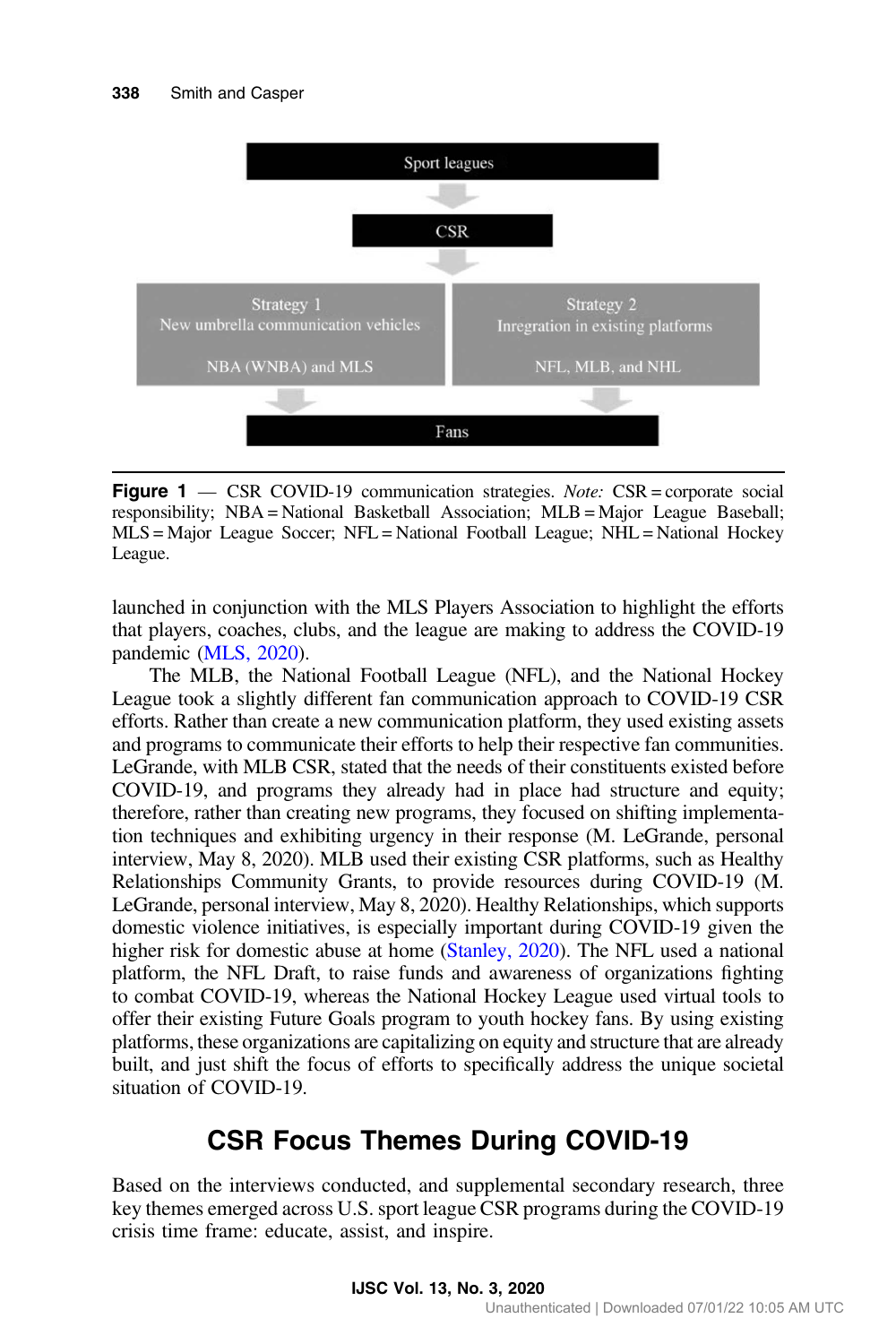#### Educate

Educate is perhaps the most prevalent theme and takes on distinct elements within CSR communication responses. Most relevant is the education role in which sport leagues see themselves in communicating nonsport-related health facts. Given the unique relationship that leagues have with identified sport fans, we know that organizations can have an impact on sport fan behaviors. CSR groups used this influence as rationale for providing COVID-19 health information. The Know Your Facts component of NBA Together started with an almost immediate response, providing COVID-19-related information and resources for NBA fans to access (T. Jacobson, personal interview, April 28, 2020). In the first 2 weeks of launching the program, the Know Your Facts PSAs (public service announcements) were viewed more than 53 million times, indicating a desire from fans to view this content (T. Jacobson, personal interview, April 28, 2020). It then evolved to address areas such as mental health, which is a critical need during COVID-19. Similarly, MLB and MLS provided fans with health-related resources. Per LeGrande, the MLB league is seen as a trusted source both internally and externally, an important factor in MLB deciding to include COVID-19-related health facts within their owned assets for fans to access. Even nonsport entities see the value that sport leagues can have on educating society. LeGrande noted that the Centers for Disease Control and Prevention (CDC) contacted MLB asking them to add additional information to their already existing health facts around face coverings and other pertinent health updates (M. LeGrande, personal interview, May 8, 2020). Nodding to the influence that sport leagues have on their fans, MLS incorporated players and influential fans, such as Robbie Keane and Austin FC's Matthew McConaughey, to provide contextually relevant information in a way that identified sport fans may better receive ([MLS, 2020\)](#page-8-0).

Educate is also integrated into existing program elements of many CSR platforms. Social distancing and isolation has affected all sport fans, particularly youth, as approximately 39 million U.S. and Canadian school-aged students are learning at home [\(Moran, 2020\)](#page-8-0). In the absence of in-person school, youth sports, and events, sport leagues placed an emphasis on digital manifestations of existing programs. MLB and the National Hockey League are looking to increase the reach of their science, technology, engineering, and mathematics-focused efforts. The NBA launched the Jr. NBA Home Series, a virtual version of NBA Math Hoops, and hosted a virtual Jr. NBA Leadership Conference for parents and youth coaches throughout the world, which generated over 969,000 views across @JrNBA Facebook, YouTube, and Twitter (T. Jacobson, personal interview, April 28, 2020). Through the NFL's Play 60 program, the league has made resources available digitally to keep kids moving and active during a time of shelter-in-place regulations. According to LeGrande with MLB, these educational programs are critical for fans, particularly youth fans, now more than ever (M. LeGrande, personal interview, May 8, 2020).

#### Assist

Assist is the next theme derived from analyzing sport league CSR efforts. As there is a relationship between identified sport fans and their willingness to participate in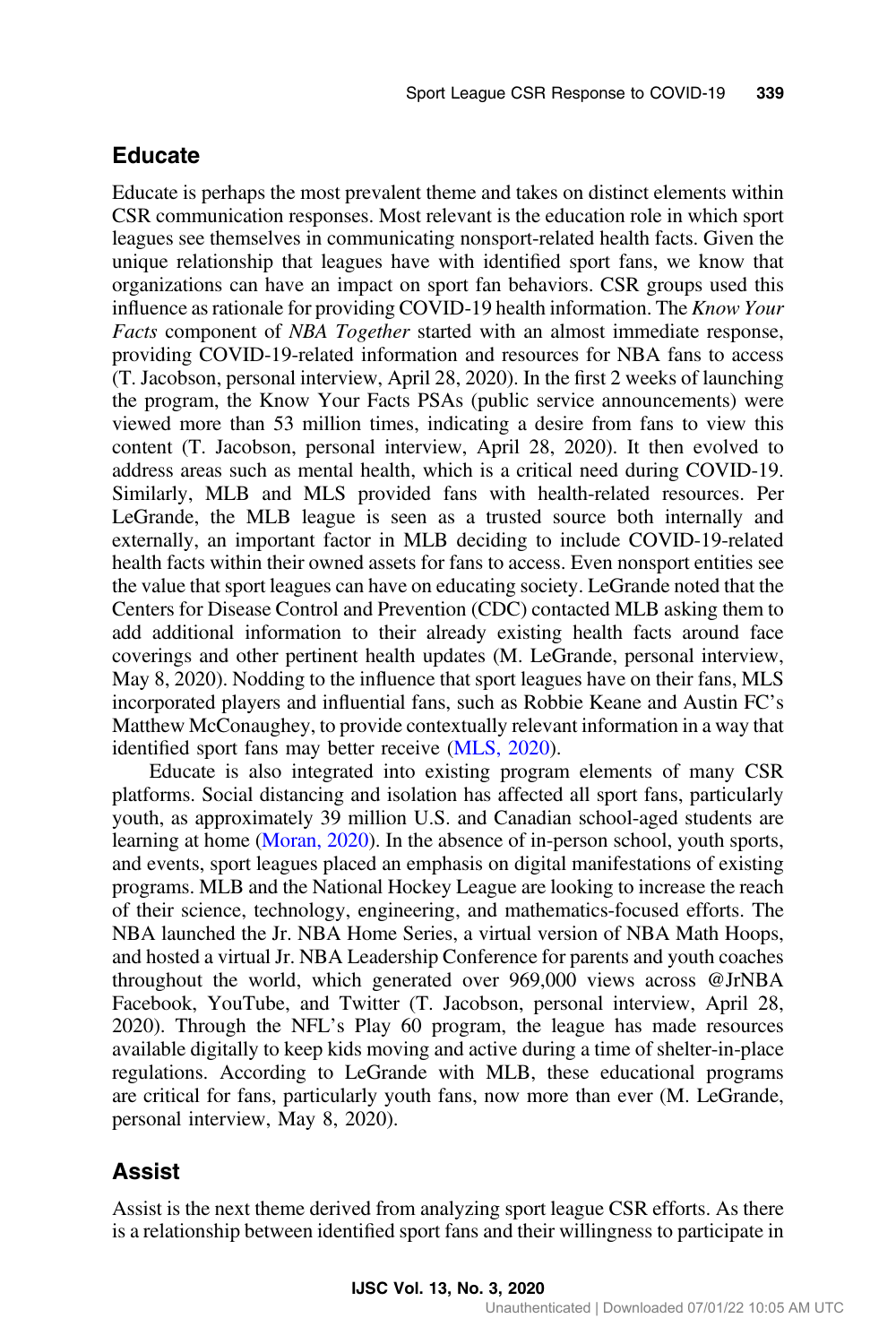socially responsible community programs (Zhang  $\&$  Surujlal, 2015), it is not a surprise that sport leagues have focused on communication that elicits action from fans. For the NFL, the Draft-a-Thon was prominently featured during the virtual NFL draft broadcast, with continued communication support in the 2 weeks following the broadcast event ([NFL, 2020\)](#page-8-0). NBA Together incorporated a portion of their response efforts to Acts of Caring, focused on spotlighting organizations providing vital services (e.g., food insecurity and blood donation) and connecting fans to ways they can give back and contribute in their communities. In addition to the already planned Healthy Community Relationships grants, MLB is supporting Feeding America and Meals on Wheels (M. LeGrande, personal interview, May 8, 2020). Highlighting the ways in which sport leagues are assisting their fan communities, as well as ways in which fans themselves can assist in COVID-19 relief efforts, is a clear communication thematic that we believe will continue into the near future. It is important to note that assist goes beyond health-related communications and extends to the economic impact which COVID-19 has had, both on individuals in our society (e.g., food insecurity) and business enterprises (e.g., small businesses).

#### Inspiration

Finally, sport leagues see themselves as a source of inspiration for hope and positivity. The U.S. sport leagues analyzed are all using their voices and the reach of their digital assets to share stories from their entire sport ecosystems. MLS, through MLS Unites, uses their platform as a celebration communication tool, sharing stories about donations, health care workers, and inspirational stories (MLS, 2020). Similarly, MLB sees themselves a means to inspire their fans, touting stories of MLB venues used for health care and food support (M. LeGrande, personal interview, May 8, 2020).

Given this empirical evidence, we posit an extension to Coombs and Holladay's [\(2002\)](#page-8-0) organizational approach to crisis management communication (see Figure 2). Rather than mitigation communication strategies to help the organization get out of a particular crisis to minimize negative impact to the firm, we see additional mitigation strategies that may be more relevant for the current COVID-19 sport climate. The desired result is the same, with sport organizations intending to create positive



Figure 2 — Crisis mitigation communication strategies.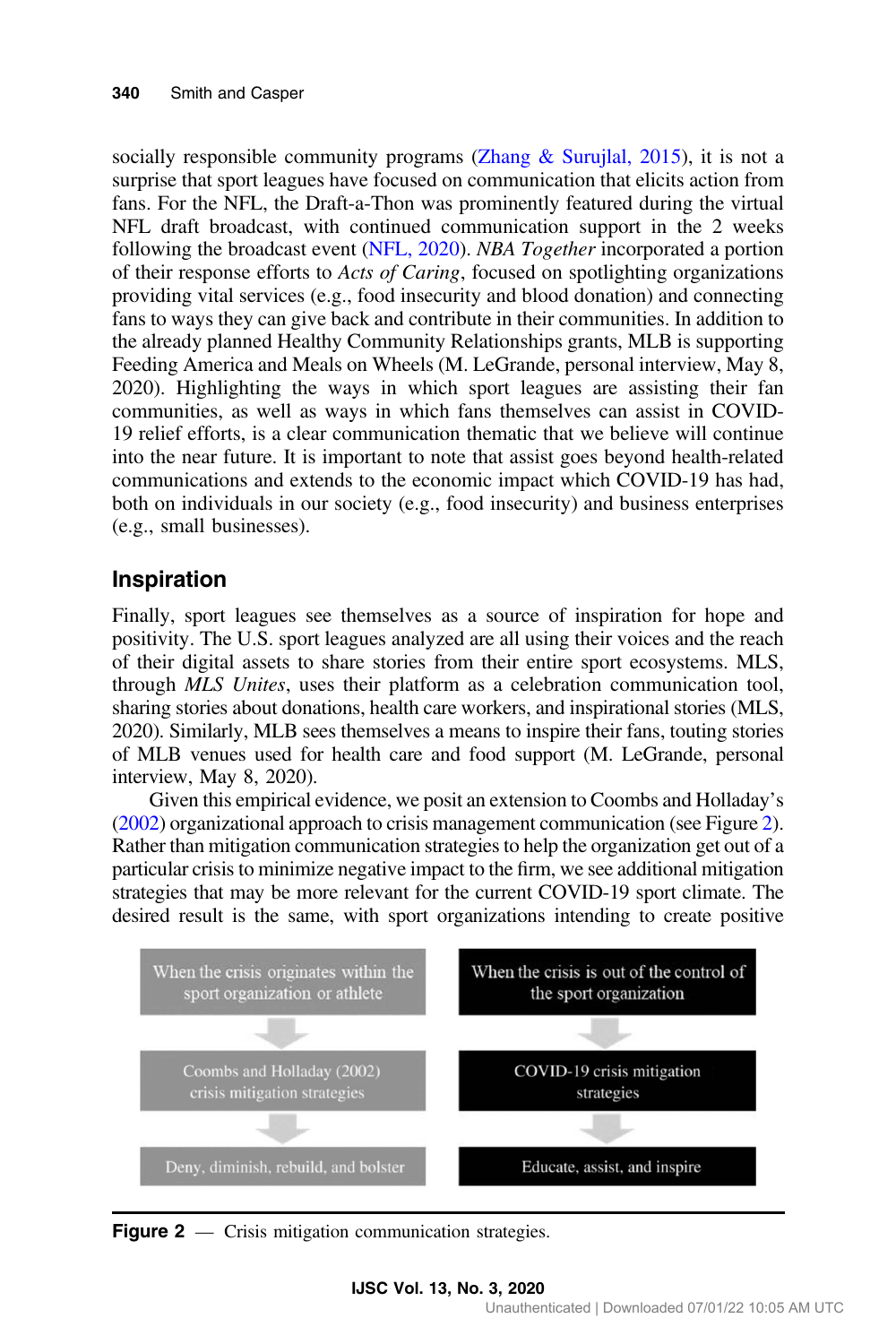<span id="page-6-0"></span>feelings and positive business outcomes; however, the communication approach is quite different. With the genesis of COVID-19 falling outside of the organization itself, sport leagues are using different strategies to guide leagues through this particular crisis and continue a connection to fans.

### Fan Sentiment

While it is important to understand the communication strategies employed by sport league CSR groups, it is equally critical to understand the fan response. The growing usage of social media increases the possibility of using digital tools to explain consumer feelings and sentiment. As sport evokes strong emotions among fans, SA can provide insight into how people respond, in real time, to highly emotional events [\(Gratch et al., 2015\)](#page-8-0). Previous research has used SA to ascertain emotional response, showing the potential of these data for addressing important questions around human emotion [\(Gratch et al., 2015](#page-8-0)).

An analysis of Twitter engagements was performed using the social media analytics platform Crimson Hexagon ForSight. This tool analyzes words to determine how consumers are feeling around the associated content. For the purpose of this commentary, and in an attempt to isolate other sporting factors such as a cessation of competition, we used two league CSR-specific Twitter accounts: NBA Cares and MLS Works. Other leagues discussed in this commentary do not employ CSR-specific Twitter accounts and therefore are not included in this component of our analysis.

The NBA Cares and MLS Works accounts were analyzed during three distinct time periods of sport league CSR's response to COVID-19. The first period used was 3 weeks prior to major announcements and societal changes in the United States, February 16, 2020, through March 7, 2020. The next period used for analysis was the week in which most major U.S. sport leagues announced competition hiatus with more broad shelter-in-place communication, March 11, 2020 through March 18, 2020. Finally, we analyzed the period following initial discussions announcements, March 19, 2020 through April 4, 2020. It should be noted that MLS outlined an 8-week competition suspension on March 19, although there was press discussion prior to that time period. For comparison purposes, similar date ranges were used despite a slight difference in the timing of league communications (see Table 1).

|                  | <b>NBA Cares</b> |    |    | <b>MLS Works</b> |     |    |
|------------------|------------------|----|----|------------------|-----|----|
| Time period      |                  |    |    |                  |     |    |
| Positive $(\%)$  | 44               | 20 | 23 | 28               | 1 Q |    |
| Neutral $(\%)$   | 55.              | 76 | 76 |                  | 81  | 48 |
| Negative $(\% )$ |                  |    |    |                  |     |    |

Table 1 Twitter Sentiment Analysis

*Note.* Time frame  $1 = \text{pre-COVID-19}$ , February 16, 2020 to March 7, 2020; Time frame  $2 = \text{week of}$ competition hiatus announcements, March 11, 2020 to March 18, 2020; Time frame 3 = post-initial COVID-19 communication, March 19, 2020 to April 4, 2020. NBA = National Basketball Association; MLS = Major League Soccer. [Crimson Hexagon ForSight, 2020](#page-8-0).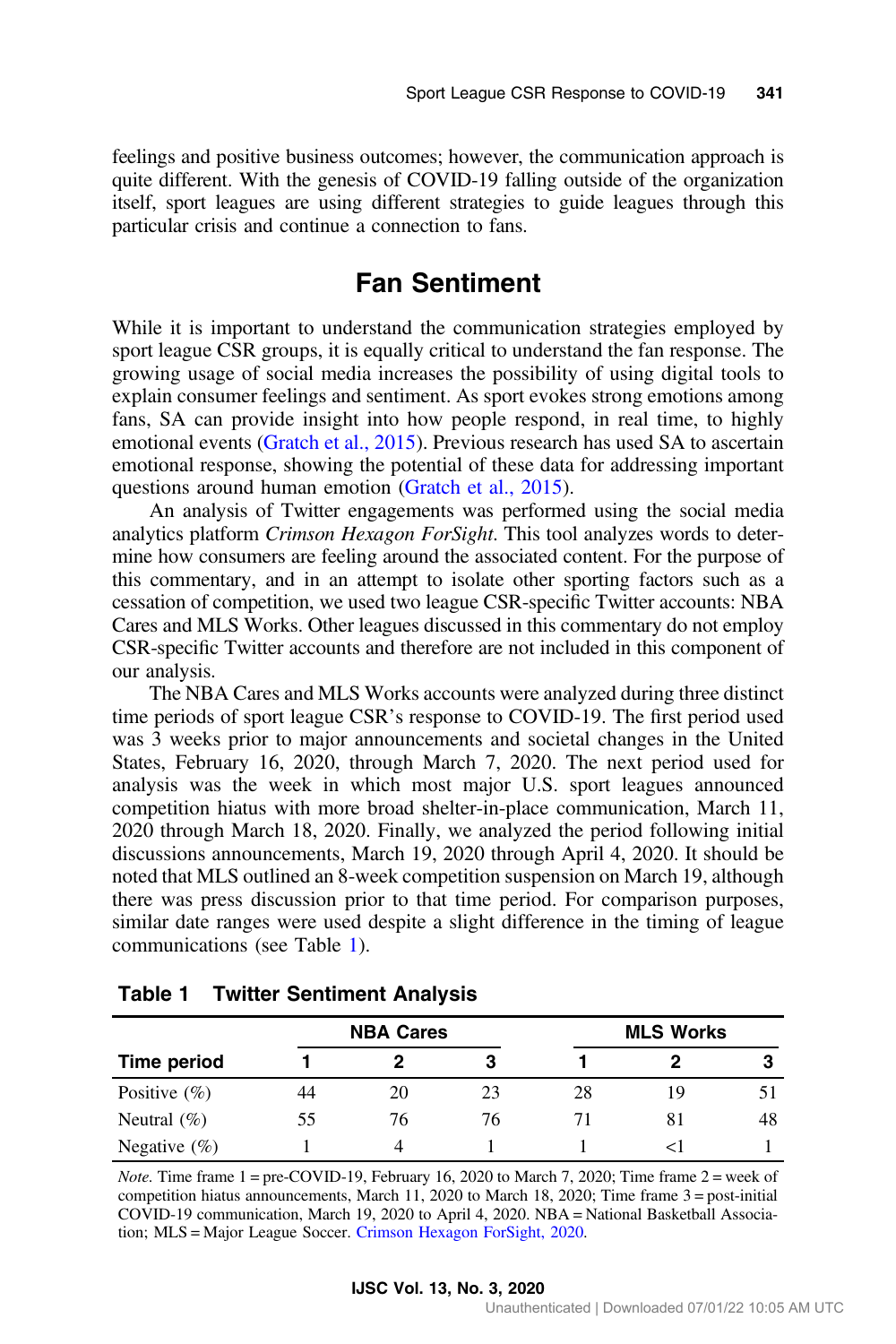The effect of this communication strategy is evident in fans' responses to league CSR social channels. One positive theme seen from MLS fans is gratitude toward their continued support of fighting the pandemic and other causes, evident from text used within social engagement (e.g., thank you). As presented in Table [1](#page-6-0), results showed a notable increase in positive fan sentiment starting with a baseline of 28% during the first period, a decrease to 19% during the second time period, and finally, a rise to 51% positive sentiment for the most recent period analyzed. NBA fans seemed to respond positively as well, noting the ability for fans to interact with players using the hashtag #NBA Together, which generated over 938M video views and 90M actions as of May 28, 2020 (T. Jacobson, personal interview, April 28, 2020). Although fans continued to show gratitude for all that the NBA is doing to support those affected by COVID-19, others still expressed that they felt the NBA was not doing enough. Positive sentiment of NBA Cares' Twitter followers was positive pre-COVID with 44%, likely driven by an influx of positive engagement during NBA All-Star. Sentiment dropped during the hiatus announcement to 20%, and slightly increased to 23% during the recent time period. While the exact cause of the sentiment decrease is unknown, this may be due to the overall sadness and disappointment of NBA competitions being in hiatus. Given the way the NBA structured the NBA Together program, social content was primarily posted on NBA channels and then shared via the NBA Cares site, which could also account for the decrease in sentiment. As MLS and the NBA continue to use social media to communicate their CSR efforts, positive sentiment should continue to rise.

### Conclusion and Implications

With sport competition in hiatus, CSR is seen as a nucleus of noncompetition communication, evident from this scholarly review. When a crisis originates on a macrolevel outside of organizations themselves (e.g., COVID-19), we posit that organizations integrate additional crisis communication responses, primarily to inspire, assist, and educate, which differs from traditional crisis mitigation strategies such as deny, diminish, rebuild, and bolster. Sport leagues clearly chose two different paths of structuring their communication responses, shown by creating entirely new platforms (e.g., *NBA Together*) with others integrating COVID-19 efforts under their existing CSR efforts (e.g., MLB). While it is early to speculate about comprehensive fan responses, initial analysis shows varied effects in how fans feel in response to league CSR social media communications.

As competition resumes and COVID-19 outcomes shift, it will be critical for researchers to investigate and understand the long-term impact of CSR program efforts during this time, the longevity of these programs, and fan response. As sport resumes, the education theme will likely shift from broad health related facts to spectator-specific information. Sport leagues have an obligation to educate fans on proper social distancing while at stadiums, arenas, and other social gatherings. We also see a likely continuation of virtual education programming, as leagues have an opportunity to reach their fans, specifically youth, in sport-related programming when they might not be able to attend in person. For the theme "Assist," while the initial focus was on immediate community needs, leagues will have to shift